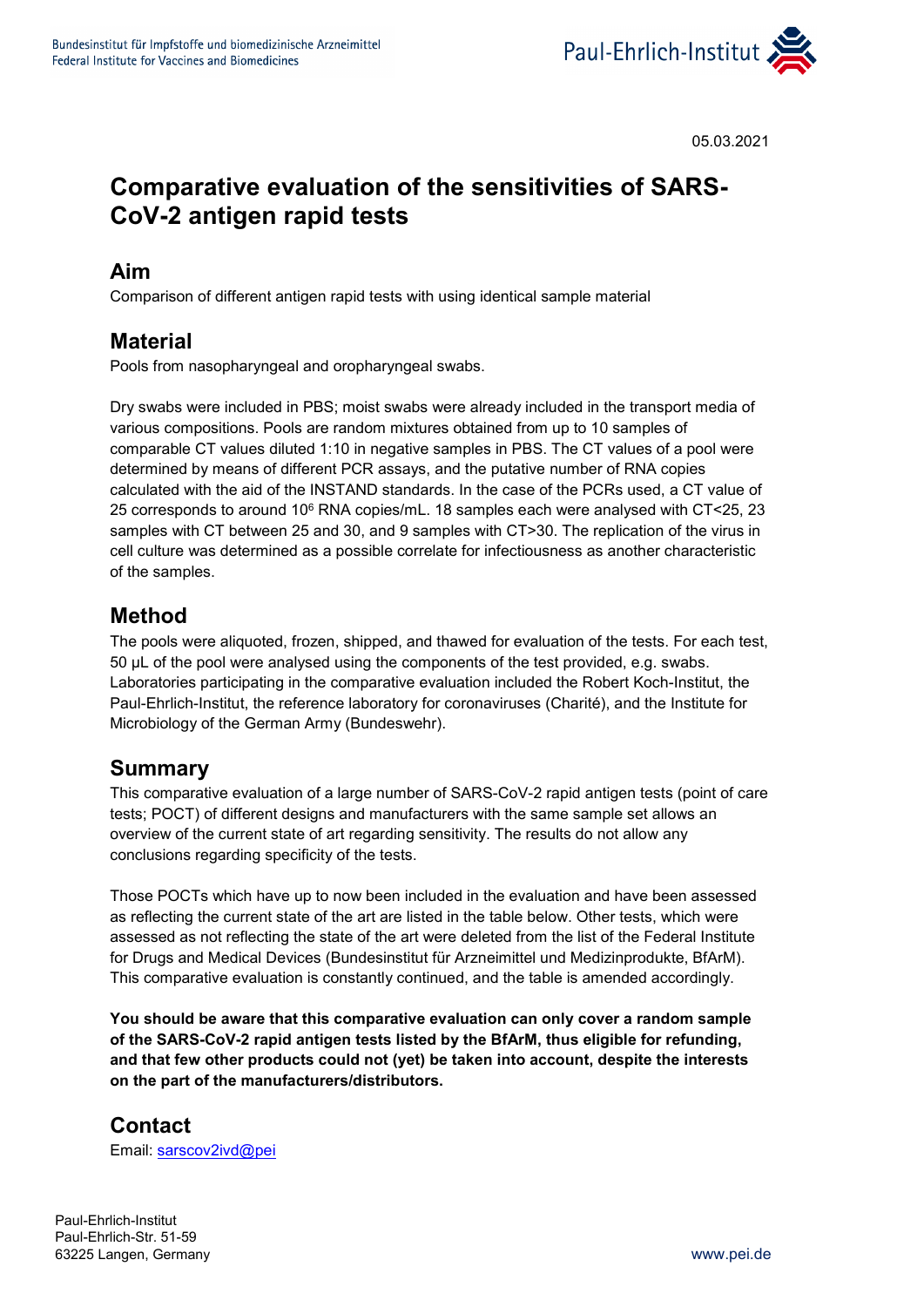

## **Overview of SARS-CoV-2 Antigen Rapid Tests Assessed as Reflecting the Current State of the Art**

| <b>Name of Test</b>                                                               | <b>Manufacturer (Distributor)</b>                                     |
|-----------------------------------------------------------------------------------|-----------------------------------------------------------------------|
| Panbio™COVID-19 Ag Rapid Test Device<br>(NASOPHARYNGEAL)                          | Abbott Rapid Diagnostics Jena GmbH                                    |
| RIDA®QUICK SARS-CoV-2 Antigen                                                     | R-Biopharm AG                                                         |
| <b>SARS-CoV-2 Rapid Antigen Test</b>                                              | SD BIOSENSOR (Roche Diagnostics GmbH)                                 |
| <b>NADAL® COVID-19 Ag Schnelltest</b>                                             | nal von minden gmbh                                                   |
| STANDARD™ F COVID-19 Ag FIA                                                       | <b>SD BIOSENSOR</b>                                                   |
| STANDARD™ Q COVID-19 Ag Test                                                      | <b>SD BIOSENSOR</b>                                                   |
| <b>BIOSYNEX COVID-19 Ag BSS</b>                                                   | <b>BIOSYNEX SWISS SA</b>                                              |
| MEDsan® SARS-CoV-2 Antigen Rapid Test                                             | <b>MEDsan GmbH</b>                                                    |
| TestNOW® - COVID-19 Antigen                                                       | Affimedix                                                             |
| NowCheck® COVID-19 Ag Test                                                        | <b>BIONOTE</b>                                                        |
| <b>Coronavirus Ag Rapid Test Cassette (Swab)</b>                                  | Zhejiang Orient Gene Biotech Co., Ltd                                 |
| Sofia SARS Antigen FIA                                                            | Quidel Corporation                                                    |
| <b>COVID-19 Ag Test Kit</b>                                                       | Guangdong Wesail Biotech Co., Ltd.                                    |
| <b>CLINITEST® Rapid COVID-19 Antigen Test</b>                                     | <b>Siemens Healthineers</b>                                           |
| <b>ESPLINE® SARS-CoV-2</b>                                                        | Fujirebio Inc. (Mast Diagnostica GmbH)                                |
| BD Veritor™ System for Rapid Detection of<br><b>SARS-CoV-2</b>                    | <b>Becton Dickinson</b>                                               |
| GenBody COVID-19 Ag                                                               | <b>IVC Pragen Healthcare</b>                                          |
| <b>LumiraDx SARS-CoV-2 Ag Test</b>                                                | LumiraDX                                                              |
| <b>Exdia COVID-19-Ag-Test</b>                                                     | Precision Biosensor Inc. (Axon Lab AG)                                |
| <b>SARS-CoV-2 Ag Rapid Test (FIA)</b>                                             | Wantai (Beijing Wantai Biological Pharmacy<br>Enterprise Co., Ltd.)   |
| <b>SARS-CoV-2 Antigen Schnelltest</b>                                             | Xiamen Boson Biotech Co., Ltd                                         |
| <b>COVID-19 Antigen Schnelltest (Colloidal Gold)</b>                              | Joinstar Biomedical Technology Co., Ltd (CIV<br>care impuls Vertrieb) |
| mö-screen Corona Antigen Test                                                     | Mölab GmbH                                                            |
| Rapid SARS-CoV-2 Antigen Test Card                                                | MP Biomedicals Germany GmbH                                           |
| Lyher Novel Coronavirus (COVID-19) Antigen<br><b>Test Kit (Colloidal Gold)</b>    | Hangzhou Laihe Biotech Co., Ltd. (Lissner Qi<br>GmbH)                 |
| <b>AMP Rapid Test SARS-CoV-2 Ag</b>                                               | Ameda Labordiagnostik GmbH                                            |
| <b>Clungene COVID-19 Antigen Rapid Test</b>                                       | Hangzhou Clongene Biotech Co., Ltd.                                   |
| DIA-COVID® COVID-19 Ag Rapid Test Kit                                             | GenSure Biotech Inc.                                                  |
| <b>SARS-CoV-2 Antigen Rapid Test Kit</b><br>Hightop SARS-CoV-2 (Covid-19) Antigen | Beijing Lepu Medical Technology Co., Ltd                              |
| <b>Rapid Test</b>                                                                 | Qingdao Hightop Biotech Co., Ltd.                                     |
| Rapid Covid-19 Antigen Test (Colloidal Gold)                                      | Anbio (Xiamen) Biotechnology Co., Ltd                                 |
| Safecare COVID-19 Ag Rapid Test Kit (Swab)                                        | Safecare Biotech Hangzhou Co., Ltd.                                   |
| QuickProfile Covid-19 Antigen Test Card                                           | LumiQuick Diagnostics, Inc.                                           |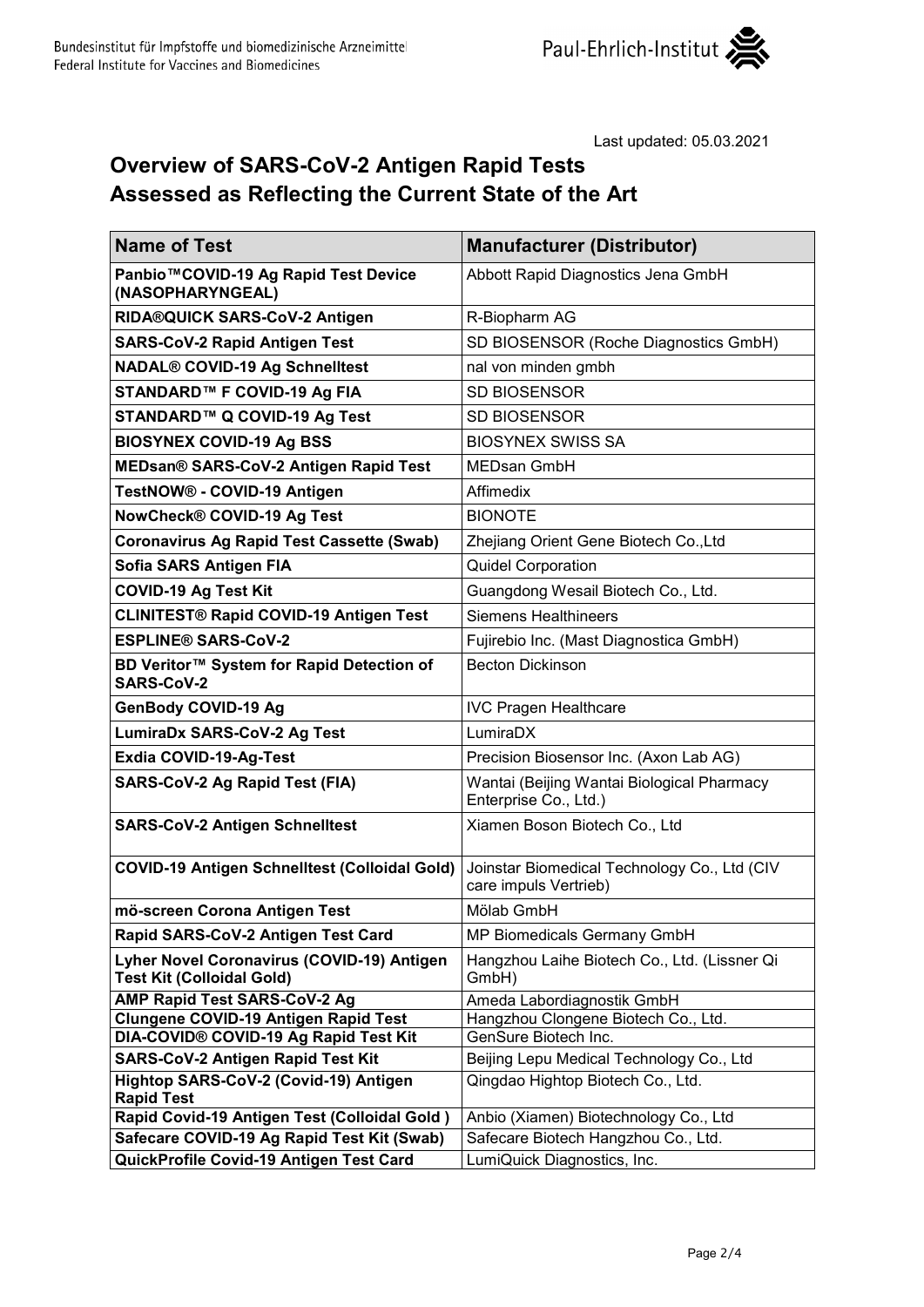

| <b>Name of Test</b>                                                       | <b>Manufacturer (Distributor)</b>                       |
|---------------------------------------------------------------------------|---------------------------------------------------------|
| <b>Covid 19 Antigen Schnelltest</b>                                       | <b>BioRepair GmbH</b>                                   |
| <b>Green Spring SARS-CoV-2 Antigen Rapid Test</b><br>Kit (Colloidal Gold) | Shenzhen Lvshiyuan Biotechnology Co., Ltd.              |
| <b>CAT Antigen Covid Rapid Test</b>                                       | Oncosem Onkolojik Sistemler San. Ve Tic. A.S.           |
| ScheBo SARS-CoV-2 Quick Antigen                                           | ScheBo Biotech AG                                       |
| Nova Test SARS-CoV-2 Antigen Rapid Test Kit                               | Atlas Link Technology Co., Ltd.                         |
| <b>Toda Coronadiag Ag</b>                                                 | Toda Pharma                                             |
| <b>Humasis COVID-19 Ag Test</b>                                           | Humasis Co., Ltd.                                       |
| <b>Novel Coronavirus 2019-nCoV Antigen Test</b>                           | Beijing Hotgen Biotech Co., Ltd.                        |
| (Colloidal gold)                                                          |                                                         |
| <b>COVID-19 Antigen Rapid Test Kit (Colloidal</b><br>Gold)                | AmonMed (Xiamen)Biotechnology Co., Ltd.                 |
| <b>Canea COVID-19 Antigen Schnelltest</b>                                 | Core Technology Co., Ltd.                               |
| fluorecare COVID-19 SARS-CoV-2 Spike                                      | Shenzhen Microprofit Biotech Co., Ltd                   |
| Protein Test Kit (Colloidal Gold                                          |                                                         |
| Chromatographic Immunoassay)                                              |                                                         |
| Testsealabs® Rapid Test Kit COVID-19                                      | Hangzhou Testsea Biotechnology Co., Ltd                 |
| <b>Antigen Test Cassette</b>                                              |                                                         |
| <b>Lysun COVID-19 Antigen Rapid Test Device</b>                           | Hangzhou Lysun Biotechnology Co., Ltd.                  |
| (Colloidal Gold)                                                          |                                                         |
| Wizbiotech SARS-CoV-2 Antigen Rapid Test                                  | Xiamen WIZ Biotech Co., Ltd.                            |
| <b>SARS-CoV-2 Antigen Detection Kit (Colloidal</b>                        | PerGrande BioTech Development Co., Ltd.                 |
| Gold Immunochromatographic Assay)                                         |                                                         |
| salocor SARS-CoV-2 Antigen Rapid Test                                     | Salofa OY                                               |
| <b>Cassette (Nasopharyngeal swab)</b>                                     |                                                         |
| Genrui SARS-CoV-2 Antigen Test Kit<br>(Colloidal Gold)                    | Genrui Biotech Inc.                                     |
| <b>Wondfo SARS-CoV-2 Antigen Test (Lateral</b><br><b>Flow Method)</b>     | Guangzhou Wondfo Biotech Co. Ltd                        |
| Aesku Rapid SARS-CoV-2 Rapid Test                                         | Aesku Diagnostics GmbH                                  |
| Rapid Response COVID-19 Rapid Test Device                                 | BTNX, Inc. (Biotrend Chemikalien Gmbh)                  |
| Dia Sure Covid-19 Antigen Rapid Test Device                               | Azure Biotech Inc.                                      |
| (Nasopharyngeal/Oropharyngeal Swab)                                       |                                                         |
| Labnovation SARS-CoV-2 Antigen Rapid Test                                 | Labnovation Technologies, Inc.                          |
| Kit (Immunochromatography)                                                |                                                         |
| V-Chek SARS-CoV-2 Rapid Ag Test Kit                                       | SGA Mühendislik DAN. EG. Icve DIS.Ltd.STI               |
| (Colloidal Gold)                                                          |                                                         |
| <b>SGTi-flex COVID-19 Ag</b>                                              | Sugentech, Inc.                                         |
| softec SARS COV-2 (Covid-19) Antigen Test<br>Kit                          | Zet Medikal Tekstil Dis Ticaret Ltd. STI.               |
| Genedia W Covid-19 Ag                                                     | Green Cross Medical Science Corp. (Weko<br>Pharma GmbH) |
| COVID-19 (SARS CoV-2) Antigen Test Kit<br>(Colloidal Gold)                | Anhui Deepblue Medical Technology Co., Ltd.             |
| FREND <sup>™</sup> COVID-19 Ag                                            | NanoEntek Inc                                           |
| RapidFor SARS-CoV-2 Rapid Antigen Test                                    | Vitrosens Biyoteknoloji Ltd. Sti                        |
| <b>Colloidal Gold</b>                                                     |                                                         |
| COVID-19 (SARS-CoV-2) Antigen Test Kit                                    | Wuhan EasyDiagnosis Diomedicine Co., Ltd                |
| PCL COVID19 Ag Gold Saliva                                                | PCL, Inc.                                               |
| reOpenTest COVID-19 Antigen Rapid Test<br>(Colloidal Gold)                | Zhejiang Anji Saianfu Biotech Co., Ltd.                 |
| <b>IMMUNOBIO SARS-CoV-2 Antigen-</b>                                      | Hangzhou Immuno Biotech Co., Ltd.                       |
| <b>Schnelltest (COVID-19 Ag)</b>                                          |                                                         |
| Zhenrui COVID-19 (SARS-COV-2) Antigen<br><b>Test Kits</b>                 | Shenzhen Zhenrui Biotech co.Ltd.                        |